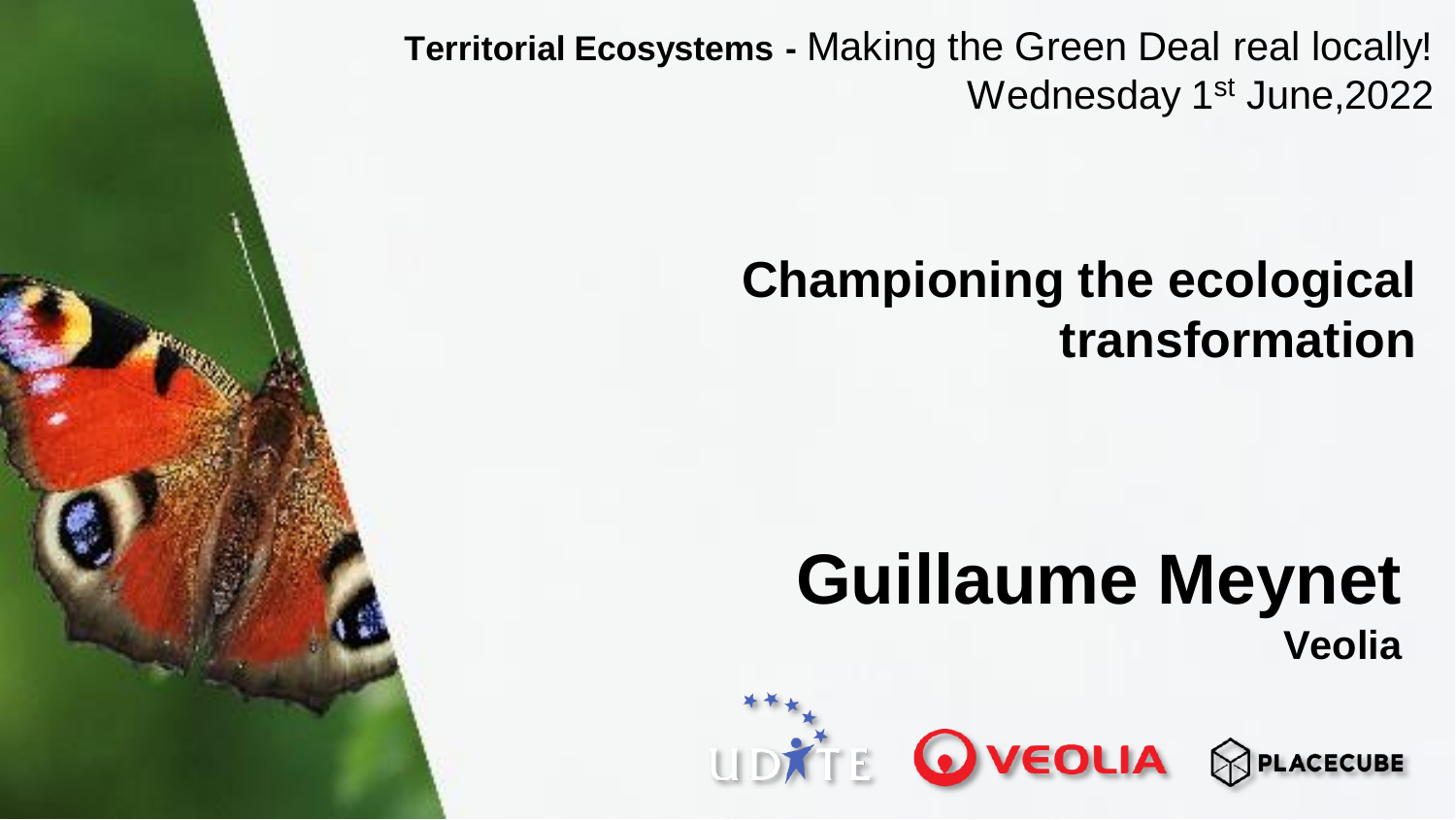### Climate change : a global challenge that requires tailormade solutions

Founded in 1853, Veolia has been a partner of local governments in managing services on behalf of public authorities in three areas :

- water management across the water cycle
- waste management from collection to waste treatment, recovery and recycling
- energy services (biogas and biomethane production, smart building management, operation and maintenance of their heating and cooling network, electric flexibility)

As the environment and climate emergency becomes a societal emergency, Veolia is committed to radically change patterns of production and consumption.

Circular economy solutions that our Group implements (energy recovery, conversion of waste into resources, treatment of wastewater) can be deployed and adjusted to the needs of communities with various needs and characteristics.

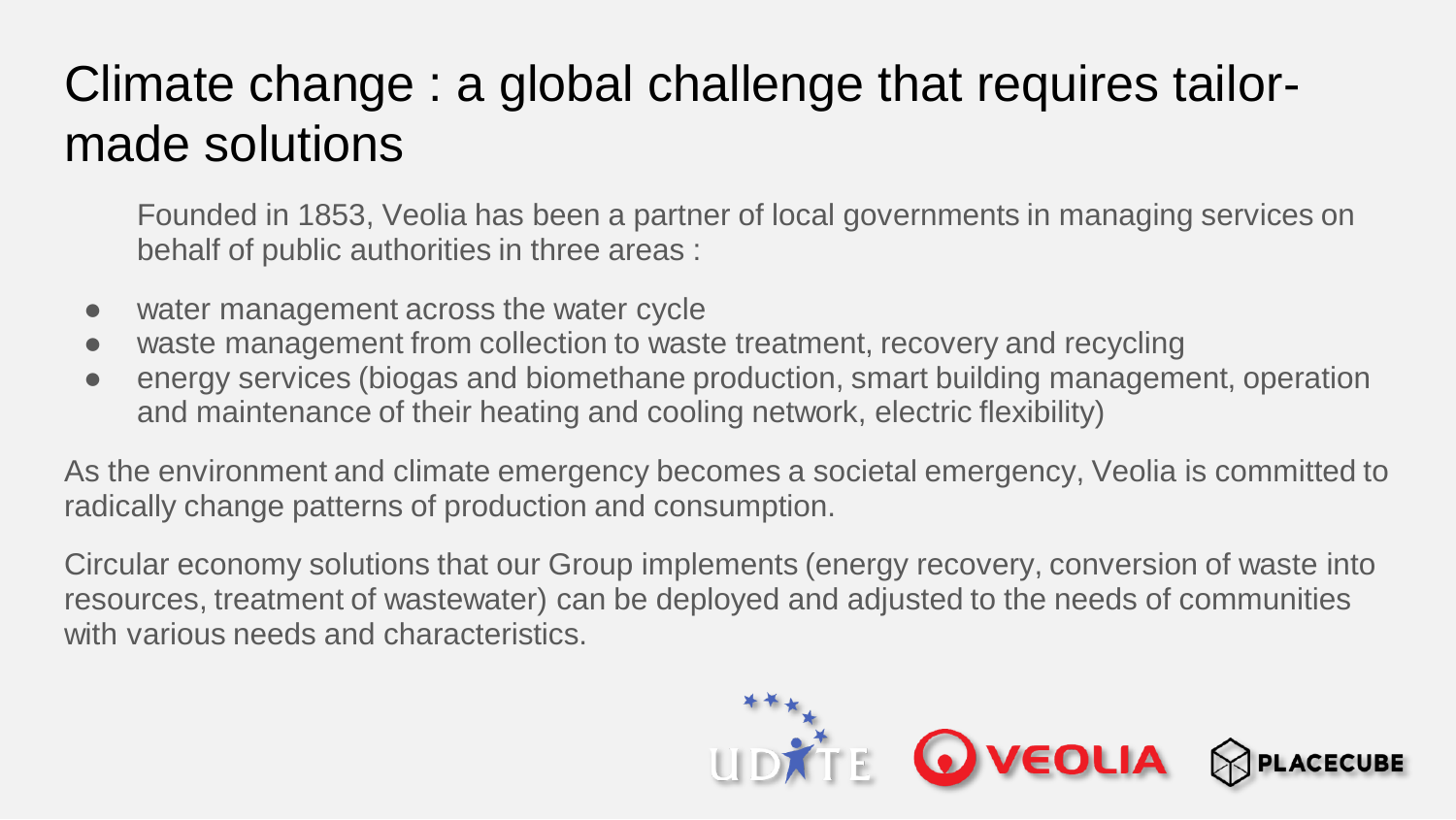## Responding to the challenge of water scarcity : the potential of water reuse projects

- **Half of the world's population could be living in areas facing water scarcity by as early as 2025**
- As of 28 May, over 25% of France's territory had crossed the alert threshold for drought. An unprecedented situation at this period of the year.
- This problem is no longer affecting just the Southern part of the country as territories along the Atlantic coastline are now hit as well

Reuse of Treated Wastewater (REUT) are a possible solution to that problem.

- In Vendée, Veolia was selected by Vendée Eau to build and operate a refining experimental plant to produce very high quality water from wastewater and provide the region with additional drinking water.
- 5 successive stages eliminate salinity, microbiological compounds and micropollutants such as pesticides, pharmaceutical or industrial compounds. The water is then transported over 25 km to the Jaunay dam where it is released into a vegetated area to return to its natural state. It rejoins the river and flows slowly into the reservoir.
- This is an unprecedented experiment in Europe which can be reproduced in other parts of the country, as the Atlantic coastline represents 40% of the French coastline